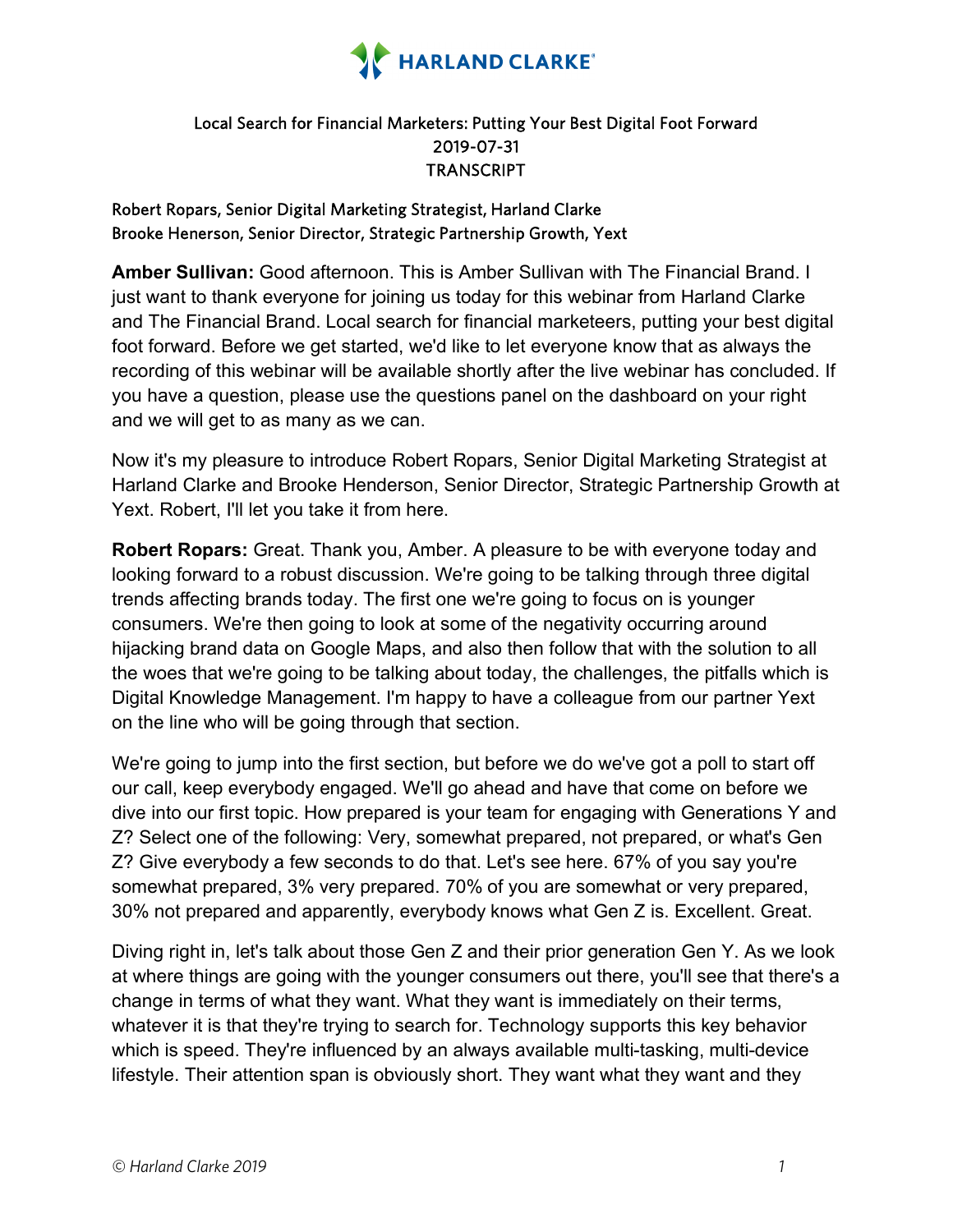

want it now on their terms. They have little patience or tolerance for experiences that aren't frictionless, clear or fast either online or in real life.

Digital and mobile technologies also offer convenience. Millennials have been conditioned to expect user-friendly customer experiences and the ability to purchase products and services on their mobile devices. They gravitate to platforms and brands that help them accelerate the purchase decision. This is a big challenge for all brands obviously, but specifically in the financial world. We're going from people that are digital adopters to digital natives, people that have only known that digital channel.

When we talk about the folks we're talking about here today, when they think about communicating, they think about the internet, over 90% have digital footprint of some form. It's definitely a heavy digital focus that we have to focus on.

In terms of how we're finding them and how they're finding you, having a website does remain critical, but did you know that essentially 3/4 of what's called high intent traffic is discovering brands on nearly 100 maps, apps, and other digital publishers? This is a search where the consumer's looking to do something right now or at best within the next 24 hours. Google has identified four key moments of mobile-specific high intense search as wanting to know something, go somewhere, do something or buy something. You can't afford to miss opportunities to engage with consumers seeking immediate answers.

Often via voice search, the digital assistance, when the vast majority aren't mentioning brand names, they're trying to find the best thing and they want it right now. Your brand's information must be present, correct and consistent across all the places the consumer is searching.

It's important to keep an eye on trends and with regards to search, Google remains, of course, the main resource for consumers and it's approaching 90% of US search. Securing high ranking and local organic search is critical because the attention distraction level of consumers is never been as high, and they're not going to parse through pages of links or options. Voice search is well over 20% and depending on the projections you look at, as much as 40% to 50% of all search will be voiced to digital assistants by the end of next year.

Google Assistant, Alexa, and Siri are all trying to find their owners the best brand based on what they're asking, the distance away and increasingly how they are reviewed. We've seen consistently ourselves 80-90% of engagement is occurring during a local organic search when consumers are seeking financial products and services, but not mentioning a specific financial institution's name. Gens Y and Z are heavily referencing referrals, social media sentiment and ratings reviews to determine who gets their call or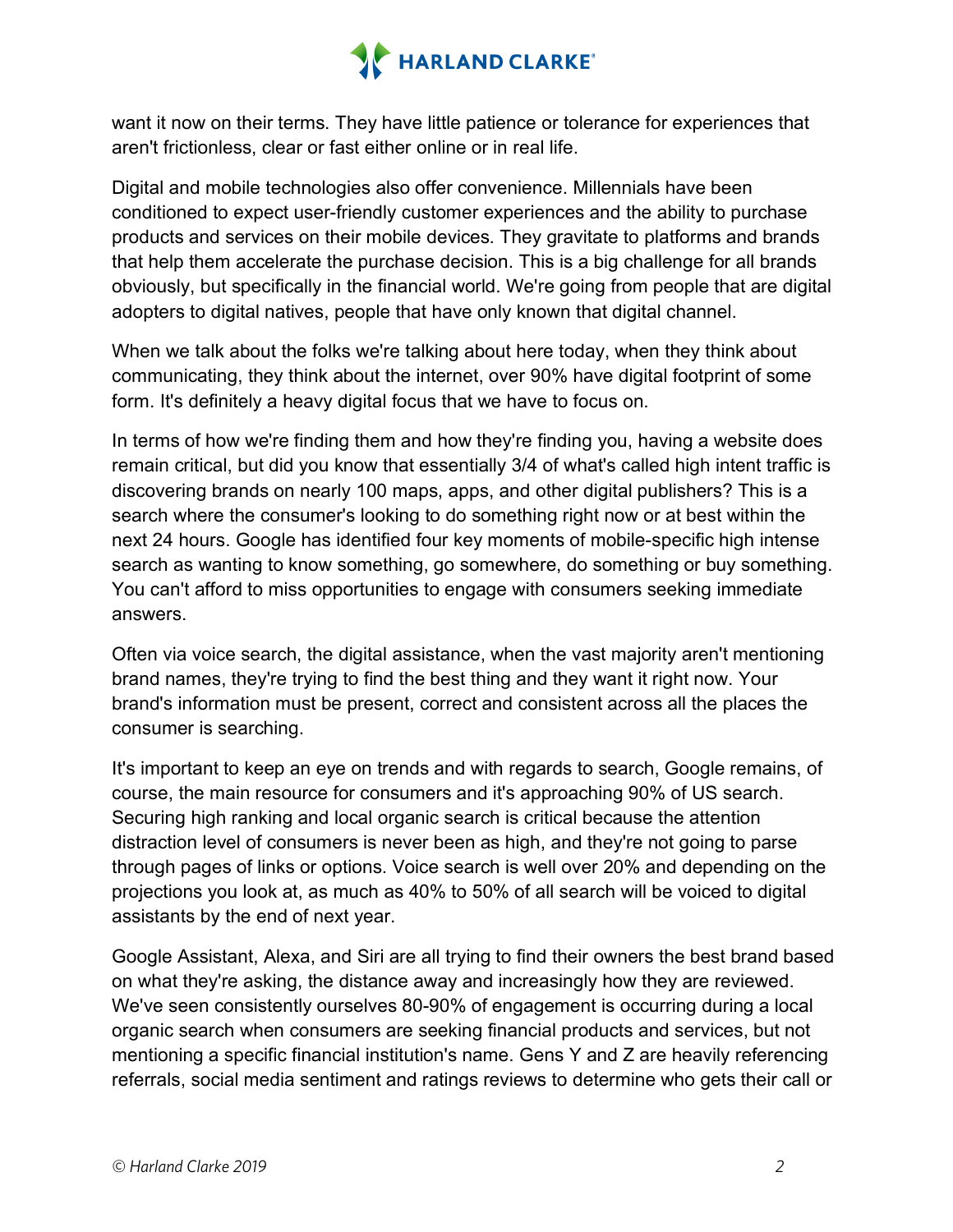

presence in person. You have to manage not only your brand's facts but its reputation online to maintain a commanding presence in local and organic search.

Searches are now more specific and personally relevant. Content should use natural language search phrases. It's a bit of the old 'which came first' with consumers, chicken or the egg, are they changing how they search based on the technology now available or is the technology changing the match, changing search patterns and behaviors? It's likely a Venn diagram of both. However, the end result is the same.

Much like reference librarians, we now have a digital version with us 24/7 and we're asking it questions like a person and they're learning how to best answer us. While you can't control which digital assistant consumer use nor the AI within them or behind them, the one thing every brand can control is the underlying facts. It comes back to being present, being accurate and being consistent at all times where people are finding your information.

As we think about the topics that we've talked about in this first section, the three key takeaways are ensuring that you're being user-friendly and frictionless in the digital capacities, especially younger consumers, that's what they expect when they interact with you. The venues for digital growth, understanding they've expanded well beyond your physical branches and your website, you want to make sure that you're doing everything possible to keep your brand relevant attracting more consumers as a result. That will help you compete locally and by utilizing new digital solutions and disruptors, that's going to be key to achieving these challenges and these goals.

Before we move into the second trend, we've got time for another poll. Make sure everybody is staying awake out there. We'll go ahead and share another poll. Has your institution been maliciously updated on Google Maps? Yes, no, or I don't know. This could be anything from hours, your name, whether you've been marked permanently closed. Give everybody a few seconds, and 16% of you said yes, 45% said no and almost 40% don't know. That's obviously a key part to this equation is being aware of and understanding what's occurring and being able to respond and manage this. We'll go ahead and dive right into this now and go through what's happening, so you're all aware.

One thing that's been recently reported in the news is the fact that Google Maps is being flooded with fake businesses that look legitimate. In 2018, Google removed over 3 million fake businesses and 150,000 associated Gmail accounts that were set up specifically to make fake businesses to try and draw people's attention. One example that they gave was a federal employee actually was tricked by a scam repair service. She found it on Google, it seemed to be legitimate. They did terrible work and then charged her over two times previous repairs. There's even worst ones that are trying to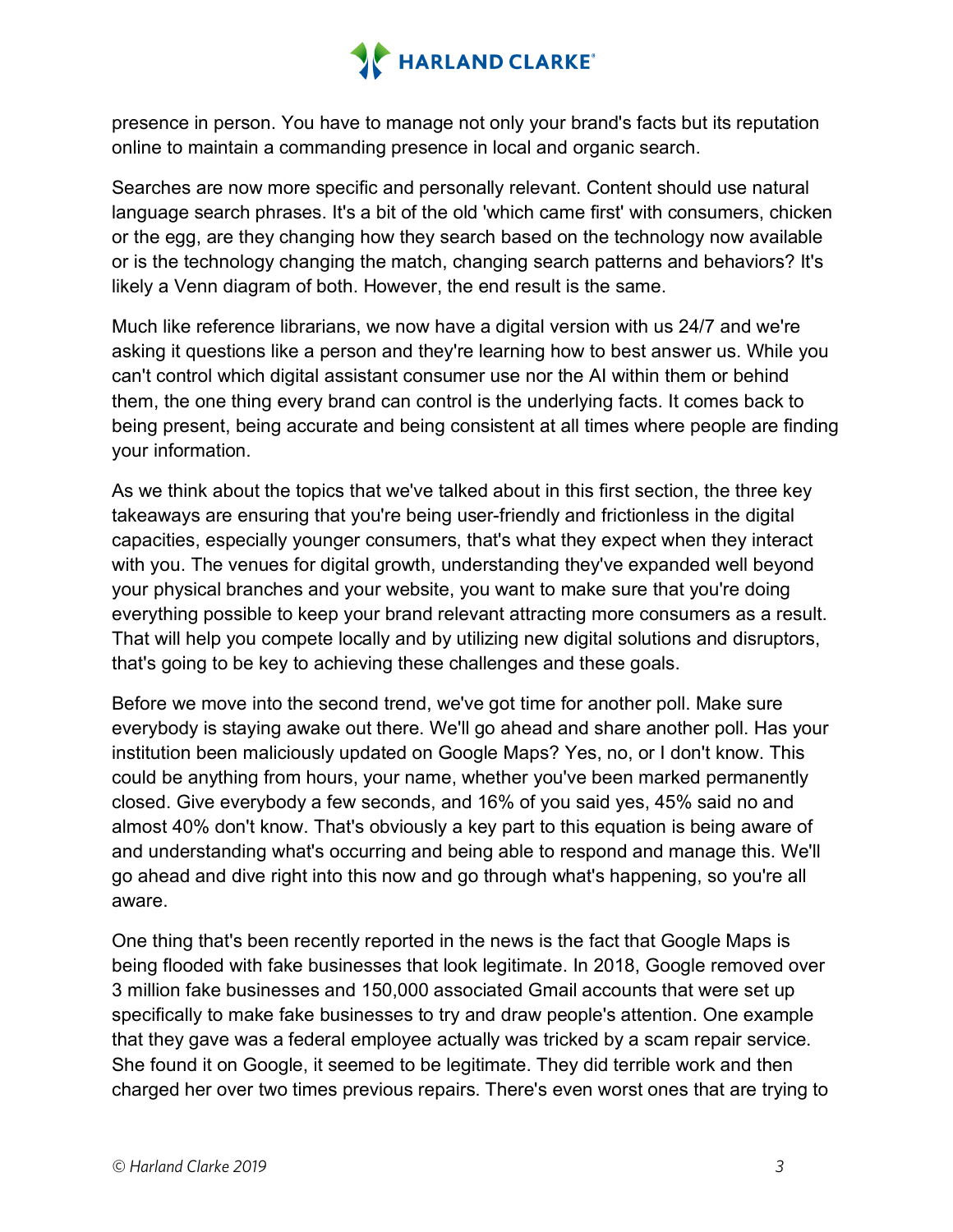

scam people by asking for payments or down payments or some kind of fee upfront and then they never show up because they don't actually exist.

This is something that pops up every single month and it's starting to flood Google Maps and surrounding legitimate businesses with these erroneous and fake things trying to scam people. How do you compete and how do you stay relevant? How do you avoid getting lost in the shuffle, particularly as a financial institution, because the other thing that's happening, there's been reports around the world for the last six, eight months of these scammers starting to attack financial institutions specifically by updating branch information, the phone number, in particular, to try and get somebody to call them instead of you and then ask for account information for verification to then, of course, trying to empty their accounts. This is a clear and present danger to all brands but when you talk about financial institutions specifically, this is just one more thing as part of risk control and mitigation that has to be factored into your plan. When you look at how is this happening, one of the easiest ways to do this obviously after setting up a fake Gmail account and establishing that connection, is to find a business online, suggest an edit which is provided as Google's trying to leverage local information and it was set up as a way for them to always make sure they had the best information at all times. Suggest an edit and then change your information and then change the phone number.

Google My Business does not always notify you when changes have gone live or have been made. Being able to be aware of and monitor and control user suggestions is critical, in particular, obviously, anecdotally, we've heard from clients where disgruntled employees or competitors have changed hours or marked business branches as closed. This is taking it to another level where there's actually a threat of somebody trying to take away your customers' information and account holders and try and steal their account information.

In terms of dealing with that, the key factor is going to be managing your information between you and Google and the other digital publishers. For many years, that information was handled in a variety of steps going through data brokers and aggregators so you get your information out to one team, they would sell it to another team and then the aggregators basically sit out there with the information and try and make it available to the publishers.

There's no time control over how often the publishers go to them to get information to update their records. It's not locked down, as consumers go to your location and you've probably experienced this yourself, if you got directions to a restaurant and asked you to verify, the hours, is it family-friendly. Same thing with banks and credit unions, anything on Google Maps is a fair game where they're asking consumers but then you've got the negative thing where a scammer or a competitor or a disgruntled former employee might be maliciously changing information.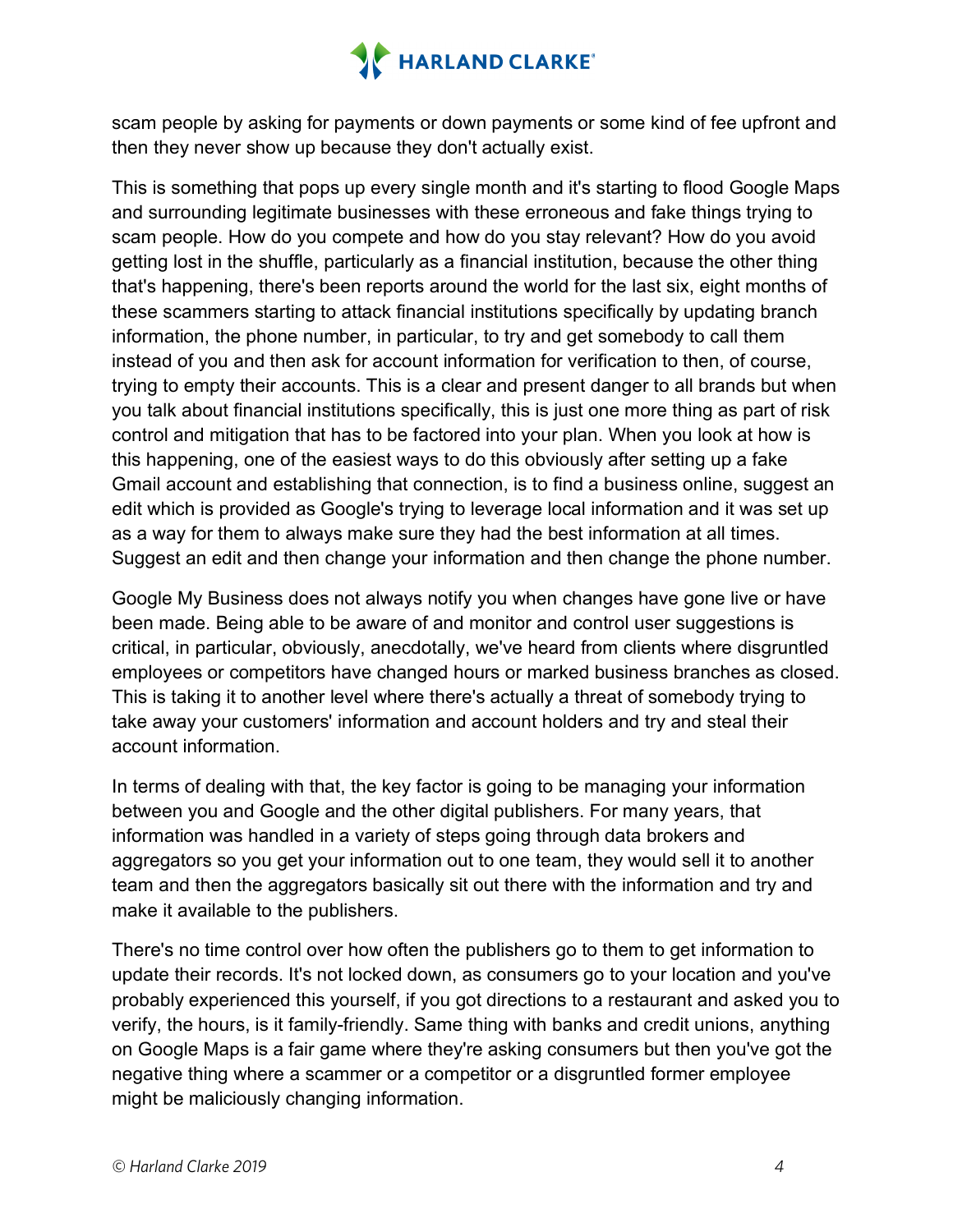

You don't have a real-time direct connection, you don't have any of the control to avoid that. The goal is Digital Knowledge Management in a way that you are direct to the publishers, it's controlled, it's real-time and it's locked down. That's why we obviously are having a discussion today and we have our partner Brooke from Yext on the phone to walk us through the next section and that's specifically about how something that seems insurmountable is easily attainable using the right technology and solutions.

At the end of the day, the key takeaway for all this is there is absolutely a clear and present danger and need for financial institutions to have accurate and complete information everywhere just in general but you also need to have that control and it has to be in real-time and you have to make sure it is locked down and secure.

All of these things not only cause disruption to prospects out there who may discover you but it's also your current account holders when they're trying to call you, when they're trying to visit on the lunch hour. Before the end of the day, know when you've closed and open, all those different things, especially if you've rebranded or if you've acquired a new branch and you're rebranding it for someone else. Any of those disruptions are speed bumps in the life cycle journey of a customer or a prospect and you just don't have a lot of second chances anymore.

With that, I'm going to continue the slides and I'm going to introduce Brooke from Yext, and she's going to go ahead and handle the section on Digital Knowledge Management and we will go from there.

**Brooke Henderson:** Thank you so much, Robert. It's so great to be here speaking with everyone today. First of all, what is Digital Knowledge Management? As we've learned throughout this seminar today, your customers are wiser, they're more demanding and they have their own digital footprint. In turn as a financial institution, you must also have your own digital footprint. As Robert has shared with us, this can become very complicated and cumbersome.

First of all, let's talk about what are some of the aspects or attributes of Digital Knowledge Management? First, they are the brand facts about your institution that matters to your customers. The best way to build trust with your customers is ensuring they discover you easily with the right information at the right time no matter the platform. As we know, this can be as simple as launching their Google map as they seek directions to a branch they haven't visited before because of a weather disaster that's close to their local branch.

You must manage all the facts about your brand everywhere, not just the name, address, phone number, products. What makes you unique and what makes them the reason they come to you? It could be something as simple as the languages that you offer. Are there close branches that you need to communicate out there, any marketing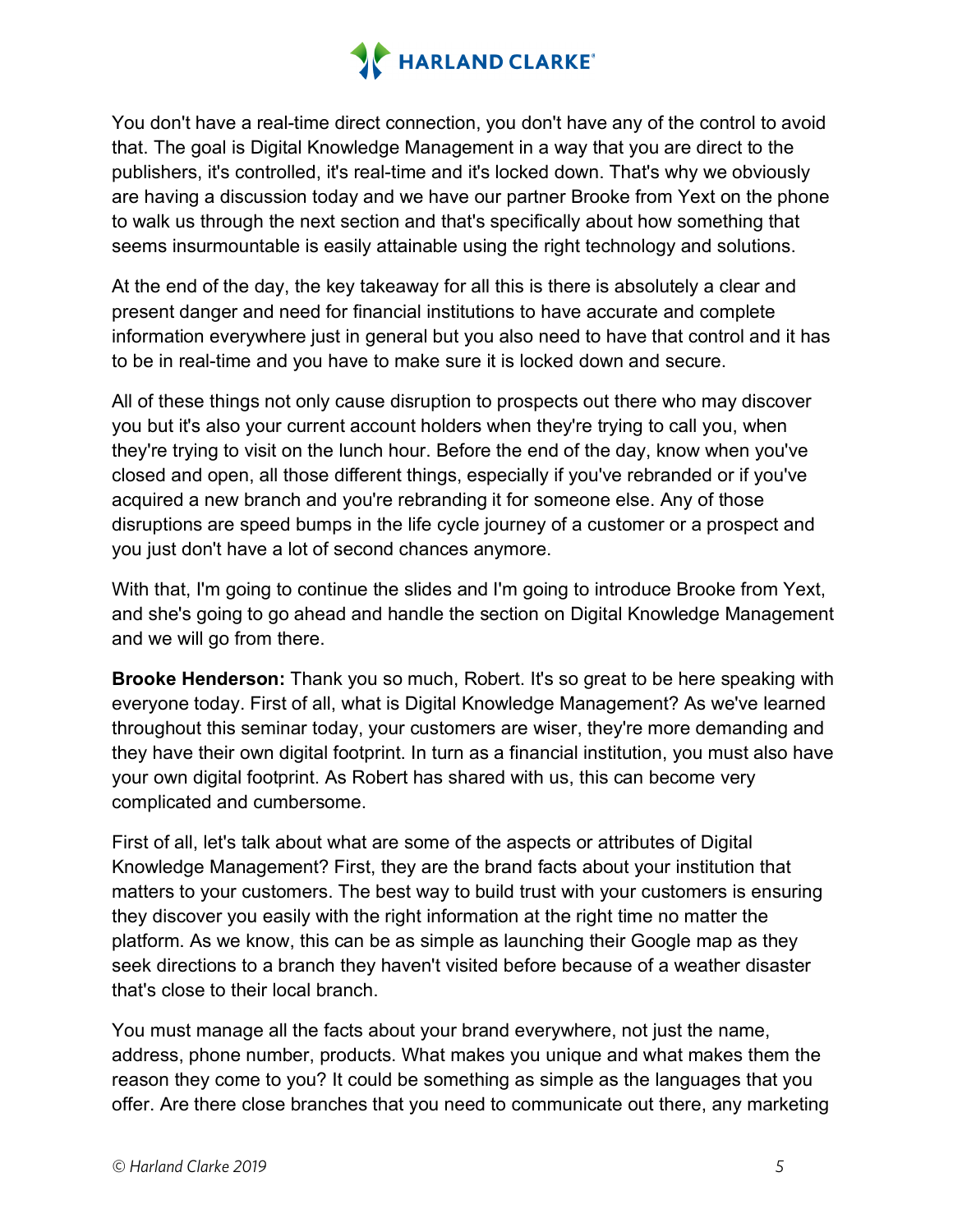

promotions, new product announcements? Even those that are part of your organization, new loan officers and bankers that strengthen the local community. Yes, my friends, Digital Knowledge Management is making you the answer when a question is asked.

I want to talk about questions and answers for a moment because we're witnessing a major paradigm shift in the world of search right now, from keywords to questions, and from links to answers. Because of this transition to answers in voice, we're actually being trained to search differently by simply asking for what is it that we want. It's actually a kind of need.

The entire population of the world is being retrained to ask for things. We're moving from a world of browsing to asking. Years ago, if you typed pizza into Google, you'd get a bunch of blogs that talked about pizza, maybe even some recipes. Now, if you type pizza, you get a little more information. If you type in 'best pizza' or speak 'best pizza', you actually get detailed, structured answers about where to find the best pizza. When we add more depth to our questions, we get better answers back.

Now we're more comfortable asking for things like, ""Where's the best pizza place in New York that's good for kids and has accessible bathrooms?" You see, even Google is actually driving us to ask questions by the 'People also ask' section. If you click on a question, you can see an answer right there. There's even a hyperlink where you can perform this search again as a question.

Now, you might be thinking, why is this topic of questions and answers important to your financial institution? Well, let me address that by analyzing the anatomy of a question that's relevant to you. This question right here, where's the best financial advisor near me open now who deals with family trust? This question indicates that you have a customer with the intent of doing business with your organization by two little words that say, "Open now." However, in this entire question, we've got indicators like financial advisors, locations, hours, products offered and even look at the term 'best'. Think about this. Where would you get this data?

To answer this one question, you need information from all over your organization. Now, the traditional methods of storage simply can't handle the complexity and how we can relate this information from one aspect of this question to the other. What happens to your customer journey if they see wrong answers, chaotic results or missing information? Your reputation is at stake and you risk losing their business.

To succeed in this new world and answer your question your customers' new demands, you must become what we call 'Answers ready' with your own knowledge graph. You need a place for all the comprehensive facts about your institution to exist and to become discoverable everywhere. The results for you by meeting the customer at the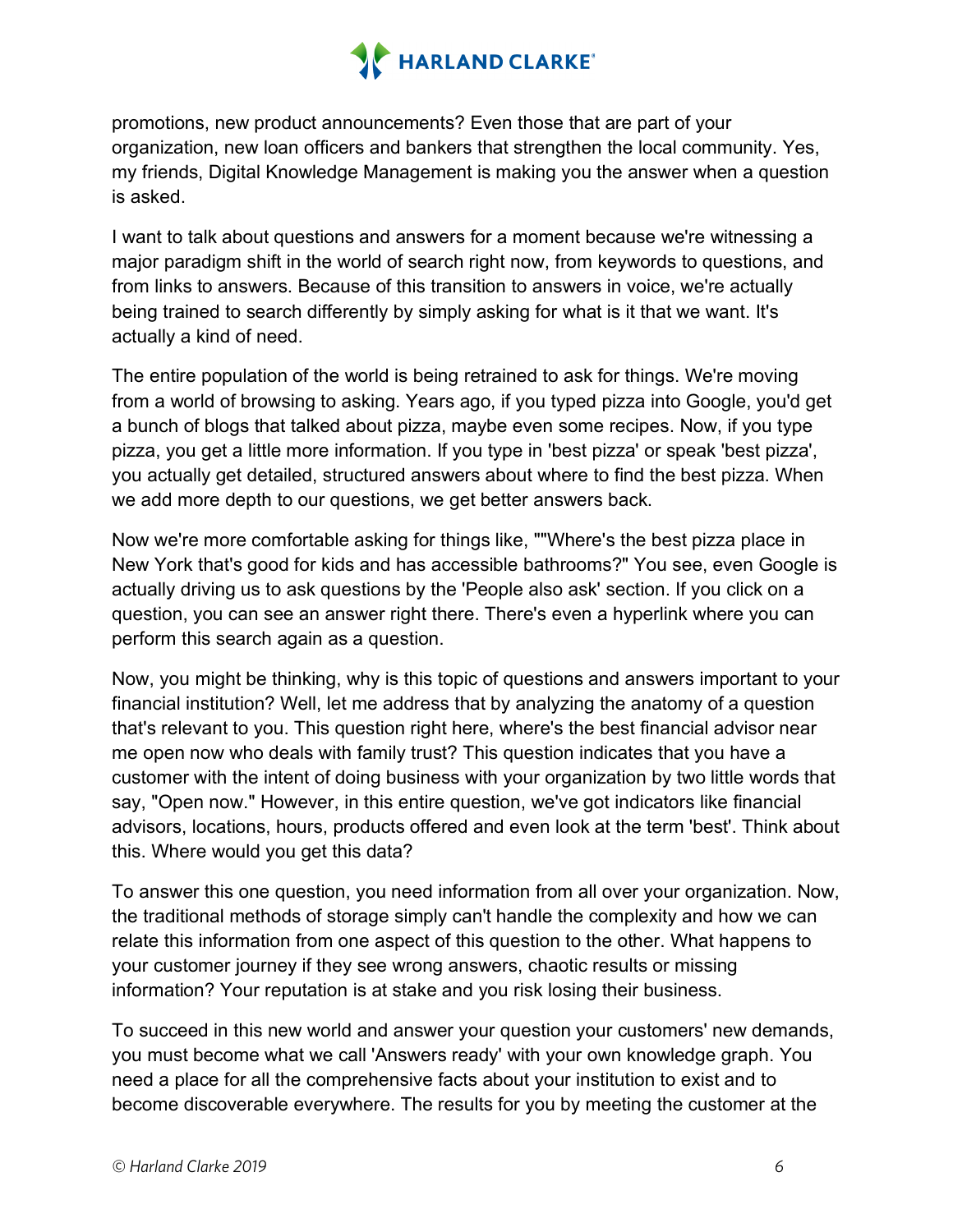

moment of intent with accurate information about your brand means that you can actually sell more stuff. This engagement leads to a better brand reputation and increased revenue.

I don't want you to completely take my word on this. Let's look at the data from the search engines themselves. A search that's a multi-word question which we already know is a strong indicator of intent, converts it two and a half times that of a single keyword search. This means that intent is opportunity and opportunity leads to revenue.

Being 'Answers ready' puts you in complete control of your brand so there is a consistent and accurate experience everywhere, ensuring that no matter the age, the demographic, the platform, your institution is discoverable in the moment of intent and when you're discoverable, the customer journey is a great experience, which means you have increased loyalty and the opportunities continue to grow. Another aspect of Digital Knowledge Management are your customers. They are the most important source of feedback, which is happening today with the ratings and the reviews that they leave for you. I'd like for you a moment, to imagine if there were signs posted outside of your institution discouraging customers from walking through your door because of poor service, long wait times or a lack of products. Right now, this is happening to your institution's digital storefront. Customers are verbally judging your business based on their experience and impact about whether the new customers walk through your door. How do you control this?

First, you have to be in the know. You have to monitor all of the different places that someone might talk about your institution, about your brand. Ignoring this feedback could result in lost revenue. These reviews impact how decisions are made about your brand on a daily basis.

Another aspect of Digital Knowledge Management is you get to understand organic search engagement. You know what the search engines are saying about you, what maps and apps of the digital world, how they rank you, and how you do and perform as a financial institution in the local community. The beauty of this data is that it gives you the ability to understand your competition and even answer questions like, how do you stack up against competitors on local search? What terms and questions are performing well and which aren't? How will you make data-driven decisions about your next investments?

Finally, Google's guidelines tell us that our branches and professionals need their own local pages for the best engagement and opportunity. For optimal results, the data on these pages should be structured with the right coding that not only give way for the search engines to find the pages, but also provide the proper scripting for the voice platforms such as Alexa, Siri and Google Assistant to serve up the answers for these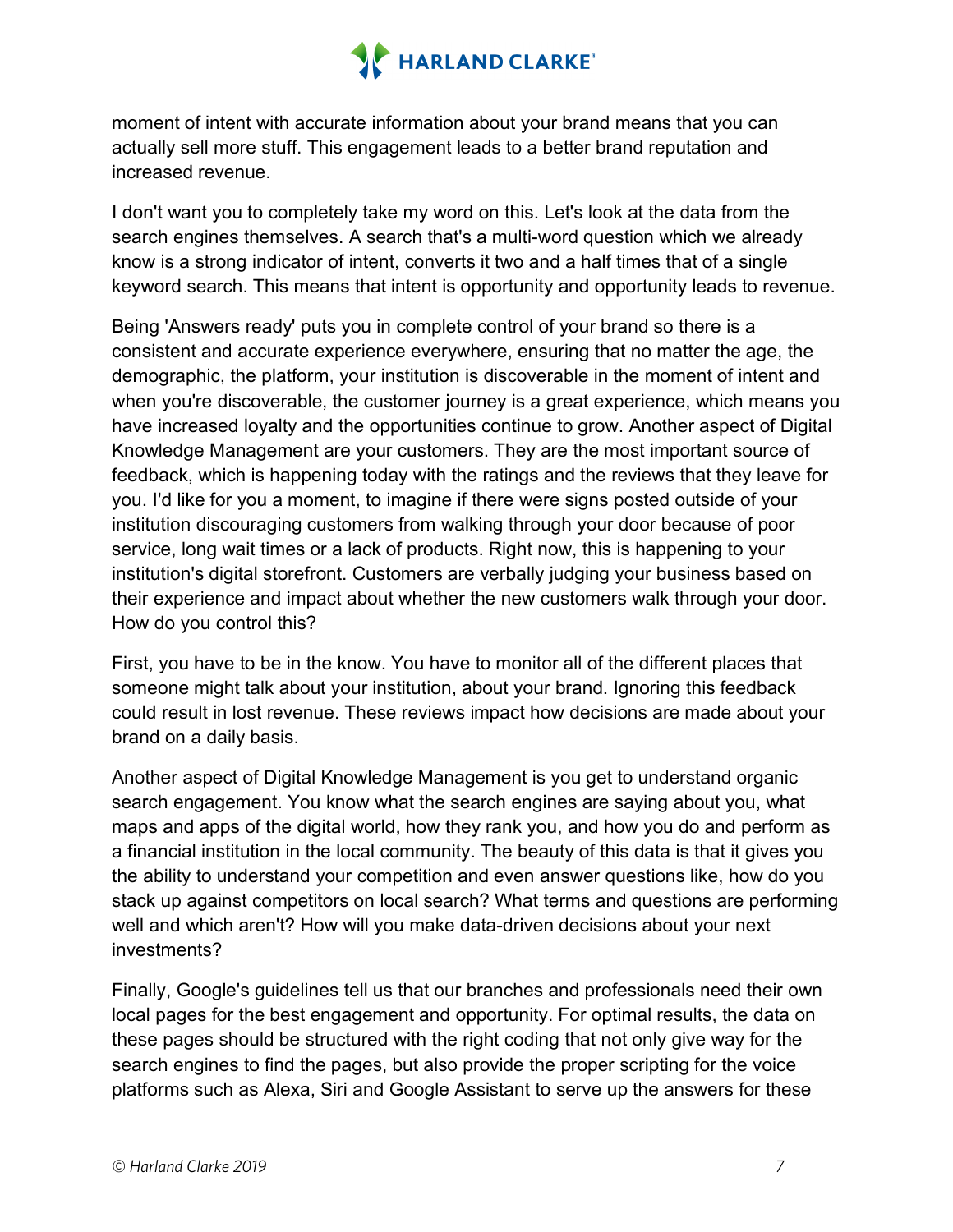

voice activated searches. The partnership between Harland Clarke and Yext delivers the most comprehensive platform, arming you with all of the tools that you need to be a success now and in the future of local search.

**Robert:** Great. Thanks, Brooke. As we kind of conclude things here, one of the things we of course like to do, from an educating and consulting perspective, is to share best practices. Along with all of these management strategies, it also begins with some general housekeeping, which is following Google's rules of business. These are just some of them and there's a link there which you can go to, to have the full list, but these are the key elements of every business, and how Google is viewing businesses online and what it expects to see, in order to rank and show you and promote you and all of these things we've talked about today in combination, plus more.

These are all the key things that help you be competitive in local organic search, and not doing each of these things, it starts basically being a knock against you on that ladder of success, so to speak. It's very critical to have all the basic elements in place and it starts with obviously following the rules, with Google being the lion's share of search, they're driving the train, so to speak.

As you continue to grow in a digital world, as you look to attract and retain millennials and now Gen Z, you need to be relevant, easily found and understood. The good news is, in particular for financial institutions, regardless of size, if you do all the right things, you have a substantial opportunity to level that playing field and compete well in local markets, and be able to make sure that you're represented online, be aware of ratings or reviews, addressing them, making sure your ATMs, as well as your professional, not just your branches are showing up online and be aware of how you're ranking and being able to adjust and pivot as time goes on.

In conclusion, one of the things we want to share is our contact information. We love hearing from people and if there's questions that come up after, please reach out to either or both of us and also for financial institutions, we've established a Yext scan tool on our website which you'll see there, www.harlandclarke.com/Yext-scan. You can put in one of your branch locations and name, address and phone number, preferably the phone number that's on your website. That'd be the main number you reference. Going back to the Google best practices, it should be a local number, but we realized that's not always the case.

The key thing is, it's the same number you have on your website, for clarity and consistency and you'll be able to see how that information appears online, if it appears at all. You'll be seeing if it's missing on publishers, you'll see if there's incorrect information and if you've ever rebranded and changed your name in any way, if you've acquired a branch and rebranded somebody else's branch, you will be shocked to see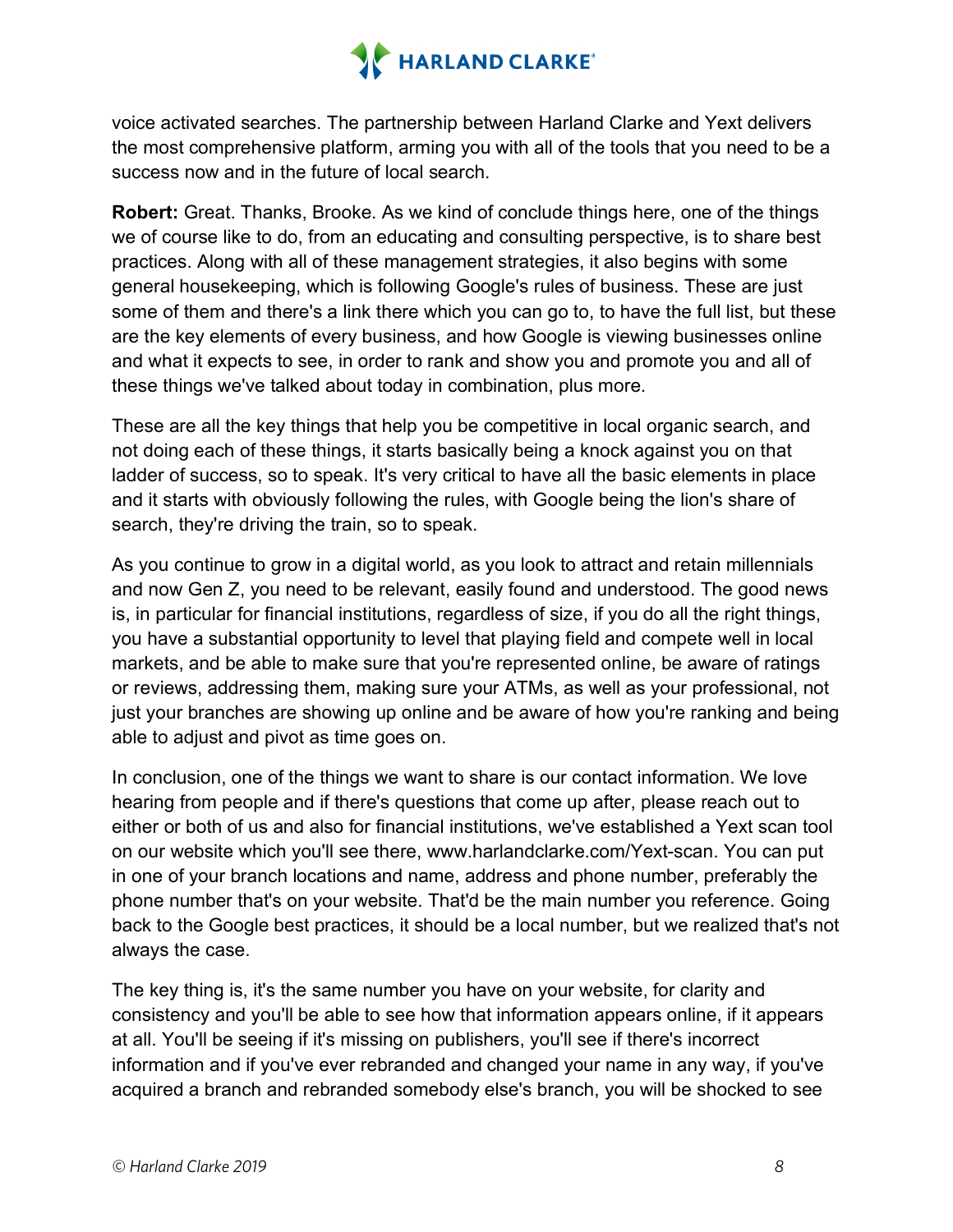

how many references even many years after the fact are still out there. Digital Knowledge Management that we talked today is the solution to override all that and make sure you're present everywhere, correct and consistent everywhere, but again, real time and locked down to prevent those outside influences from overriding your information.

That concludes our presentation. We'll leave this up on the screen for reference and then hopefully some questions came in, we'd be happy to answer questions.

**Amber:** Hi, everybody, once again, this is Amber with The Financial Brand and I am going to present some questions to Robert and Brooke that have come in from the audience. If you have a question, go ahead and put that question in now and we'll see if we are able to get to it. It looks like the first question we have coming in here is, how can you keep up with people creating fake businesses, hours and profile?

**Robert:** Good question. We talked through that, people flooding Google Maps with the fake information. One way, of course, is ensuring that you're implementing Digital Knowledge Management, best practices from the publishers, say they're looking to see brands respond to around 60% at a minimum, kind of 60-70% range, responding to all ratings and reviews out there, you need to be able to monitor reviews and respond to them and also more importantly, generate your own reviews for your location, so that you're actually ongoing, asking and getting a lot more responses from people about your brand that will help drowned out and help you compete in local search against competitors that are real and also these fake profiles.

Of course, you can take the proactive step as you discover that there are fake businesses online. Google's looking for that information, so reporting them on Google Maps and potentially even taking the step of becoming a Google Local Search guy, which is their free program to get information and as you go through that program, you get more and more credibility. They actually will respond to those suggestions even more, so you could actually be proactive and report those.

The key thing is getting your information online, consistent everywhere, correct everywhere, and driving it and make sure you're responding to reviews and generating your own. That should basically make you that best answer against these fake ones out there, which, of course, are not going to have all that information.

**Amber:** Thank you.

**Robert:** Brooke, did you have something to add to that?

**Brooke:** I was going to add to that. One of the key things that Google looks for when it comes to serving up a result, whether it's a voice result or just your traditional search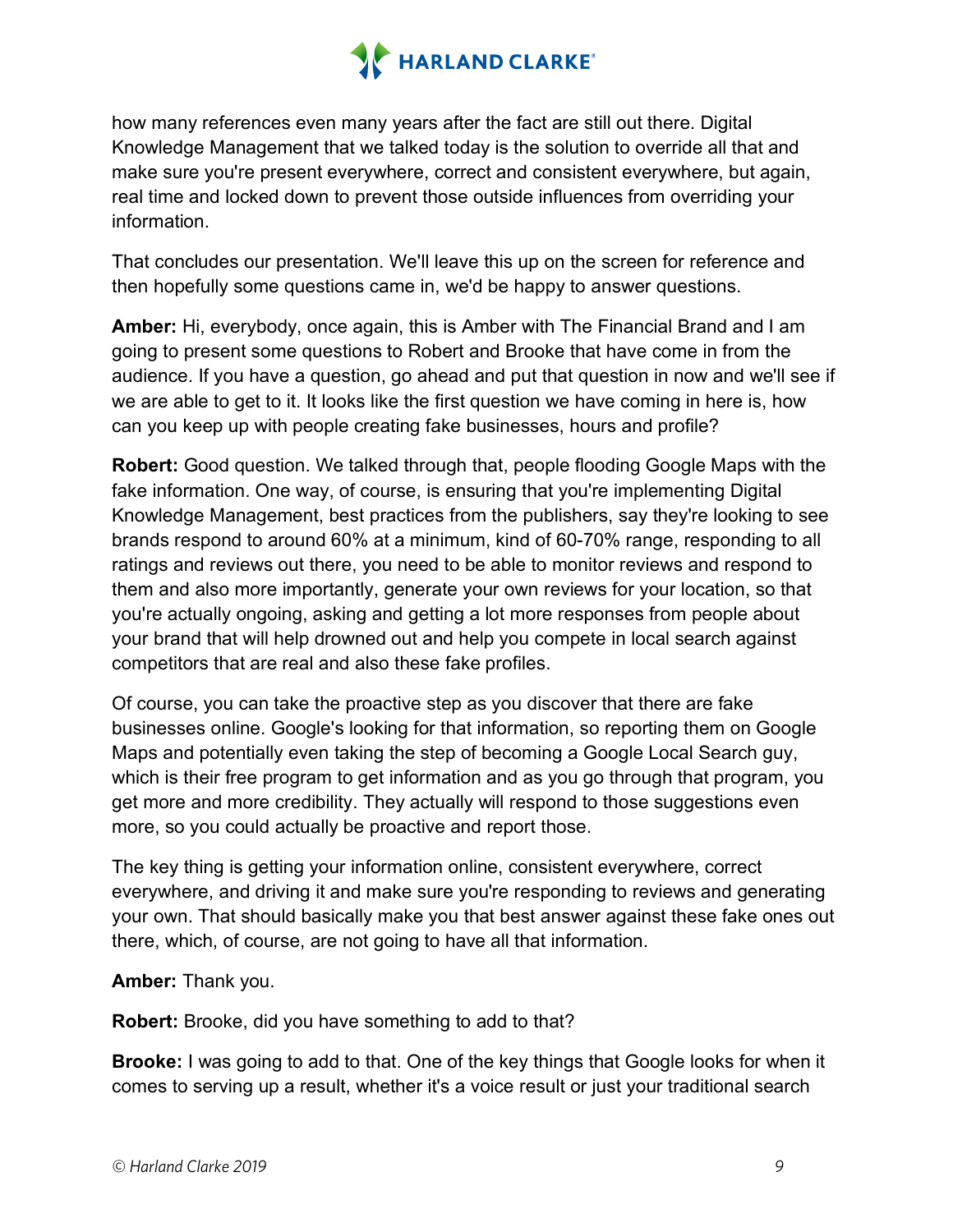

result, is the fact that the information that they have is relevant and consistent with the information that they're crushed checking and they're looking to authoritative sites and publishers out there that they've trusted over the years. To hone in on the fact that part of their algorithm, and part of the signals that they look for, is the consistency and the accuracy across other places and publishers that you may have never heard of before and never used before, but Google does and Google does trust them implicitly. It's controlling that message, not just at the source where a good percentage of the market share comes from, but also in those places where we may not know exist, at least controlling that and being the source of truth when it comes to those other sites.

**Amber:** Here's a great question. How are smaller institutions best competing against those in their market with huge budgets and dedicated in-house staff?

**Robert:** Great question. The great thing about Digital Knowledge Management and all the things that we talked about today, in particular for smaller financial institutions, is it is a powerful way to leverage what's really a key asset, which is your local presence. When you put all these things in place, in tandem it's keeping the content on your website, refresh and if you're doing advertising and marketing, obviously, leveraging the best data out there to do multi-channel advertising, things like that. But when you've got that local presence information in there and you're doing all the right things like this, this really takes advantage of the fact that Google's all about local and it's got a local focus. You're part of these communities that you're in, so the more that you're doing all the right things and appearing there is going to help you regardless of the size of your institution and give you the best chance to compete one-to-one against them. Again, it's putting into place all these practices that we've talked about today.

**Brooke:** The other thing that I would add to that is, don't leave any room for the big guys to come and take control of that space. The way that we do that is, again, making sure that your own formation is at the foundation managed. That is the whole premise of being 'Answers ready'. Having this Digital Knowledge Management strategy in hand is making sure that you engage with those that do talk about you, the reviews that come in. But also when you are aware, when you are using and spending budget on other aspects of your marketing that the foundation is handled, that in and of itself will give you the upper-hand when it comes to competing with the larger brands.

**Amber:** All right, the next question, "How quickly can you start ranking after you redesign your website?"

**Robert:** Well, website's going to be one thing, obviously, having this in place for Digital Knowledge Management on all the other places is going to be a big piece of that. But the website specifically, and website SEO is a specific- it's a separate category, so to speak, and it's complementary to what we're talking about here. We're talking about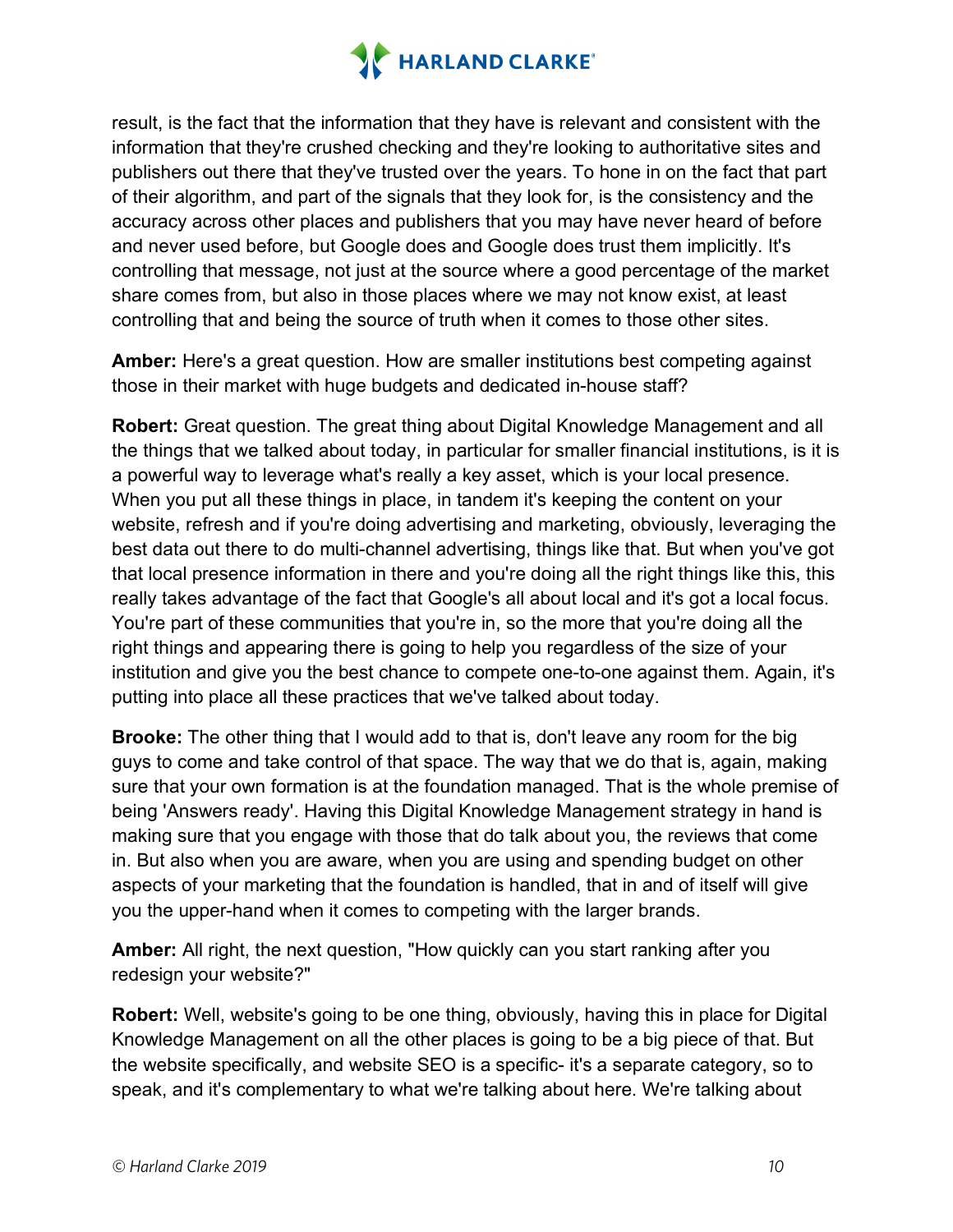

harnessing all the things outside your website, driving traffic to your website so all those things will be in place, but in terms of how quickly we start ranking again is going to depend on a lot of factors, but it's a little bit outside the scope of today's call. Although, what we're talking about today will help drive traffic and engagement to the site. Brooke, I don't know if you want to add anything there, but that's a whole other can of worms, website SEO.

**Brooke:** Well, I will say this. As we have mentioned at the onset of this, a lot of what that's happening in the digital world and a lot that's what's happening with consumers, both young and old alike, is that their searches are branded or not branded and unbranded, and we're actually seeing unbranded kind of win the race a bit because what consumers are looking for are not just the brands but the attributes that meet their best needs. For example, we're seeing a lot of trends where they're looking for tellers that speak Spanish.

So, it's really important to ensure that from a knowledge management perspective, from what it is that makes you unique is definitely being managed. You pay attention to that because there are factors that will make you unique and you will actually get a better lead. You'll get a more cost-effective lead because you were the answer to a question that's very specific to what it is that you do.

It really does go hand-in-hand and we find that rank can change depending on what it is that you think is important. It could be your branded name, but it could be that you have tellers that speak Spanish or financial advisers that deal with family trust or those that deal with first time home buyer loans. There's a number of things to take into consideration but at the core, what you want to ensure is that not only are you ranking well for your website but you're ranking well through what it is that makes you unique as a financial institution.

**Amber:** Okay, great answer. Thanks for that. This one is coming around in terms of Google. This person asks, "Why does Google allow you to make suggestions for brands?"

**Robert:** Google wants the best information on everything at all times. Full stop. They know also that many brands, especially smaller ones, but brands in general, lack time, sometimes the knowledge and resources to consistently update their information. As a result, they've really relied on, what I'll call, free reconnaissance provided by citizens for many years.

The challenge is, how do you prevent unintentional, let alone malicious updating of our information, that has a negative impact on your brand, your customer or member experience? That's precisely what the partnership that we're talking about here in the digital knowledge solution that we're talking about here prevents, but really Google's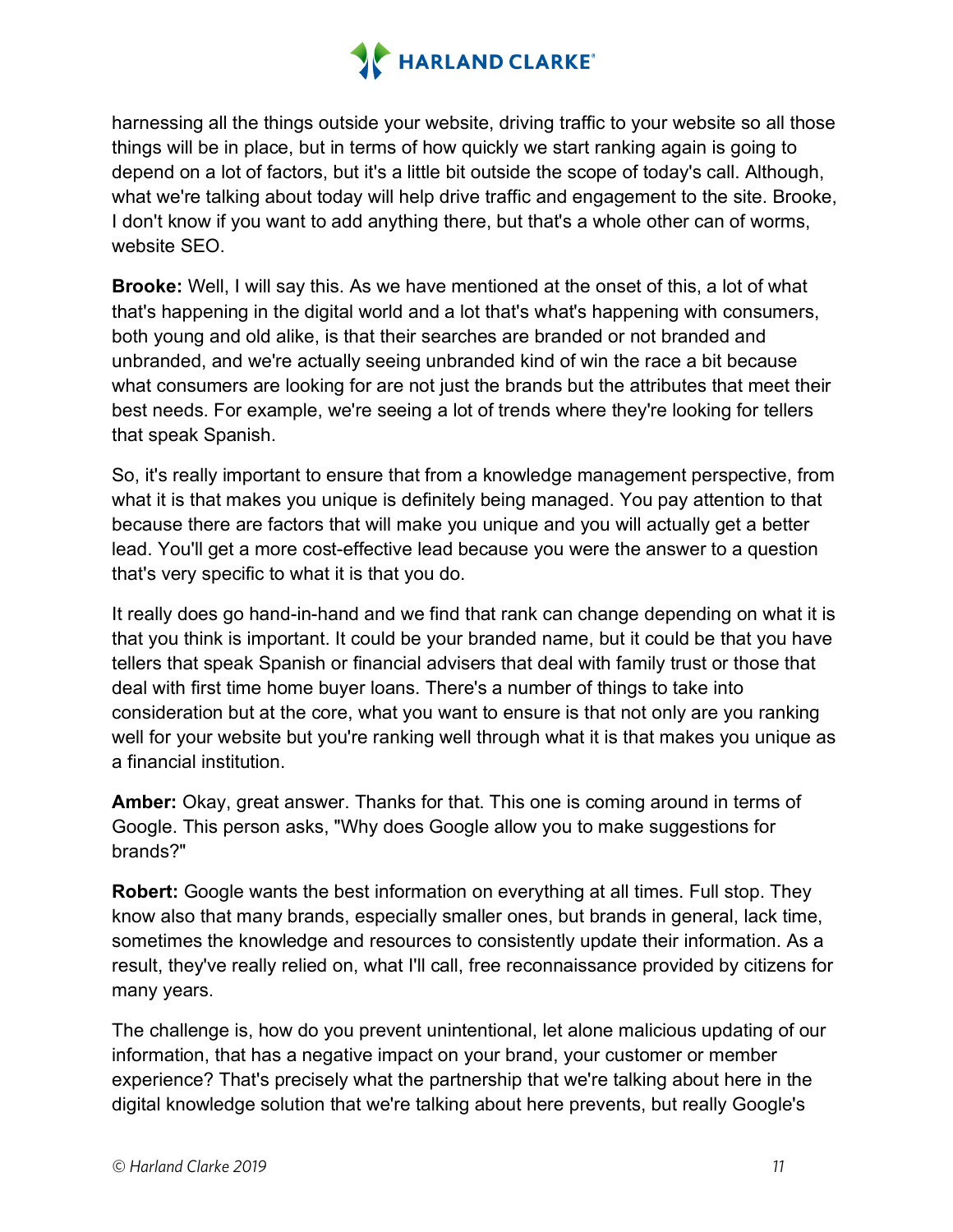

intent is to make sure that when someone gets directions to anything, they get the right directions, they get the right description, they work at the right details about what kind of food's at the restaurant, what kind of movie it is, any knd of things that's going on related to their search that they get the best information.

It's like crowdfunding, if you will, crowd-sourcing data. The key thing is here, at the end of the day, Google respects the fact that if a brand takes ownership of its data that that should be end-all-be-all and the master of data above everything else, above the fray. That's really what we're talking about today. It's how we put you in control in the driver's seat and stop the noise coming from anyone else.

**Brooke:** I would also add to that, think of it from Google's perspective. How many of you- I know I can't see the hands, here I see the nods that you're going to agree with here, but how many of you wanted to throw your phone off the window because you can't get somewhere because the direction that Google is giving you are not accurate? Google wants to keep the share of market with Google. The way that they do that is to ensure that they're getting the best data and if they get information that a business is closed or their hours are wrong, they're ensuring that they continue to keep that market because the trust is built with Google.

Just something to think about, that is why it's so important to control it and always be the one that is a source of truth for Google as opposed to someone that may not be.

**Robert:** Amber, anymore questions?

**Amber:** Yes, I do. Sorry about that. You spoke about younger consumers, what about staying relevant for older demographics who aren't digital natives?

**Robert:** When we talk about older demographics, baby boomers and such, they may not be early adopters, they're definitely not digital natives, but they are more likely amongst the groups to be avid Facebook users. Whether they consider themselves as digitally adapting or not, they are leveraging one of the largest platforms out there in digital discovery or brands, it's still critical as a result.

One of the key things that Facebook does much like Google My Businesses allow the establishment of pages for businesses and having control over those is just as important as it is Google My Business. That's where people are going to be getting feedback and referral information from their Facebook friends and family, that's where they're going to be checking in potentially and that's where they might be complaining, which we know is going to be a huge avenue for consumers.

How do you manage and control that? Because the other piece of it is without that control, one negative about Facebook, without being political or anything, one negative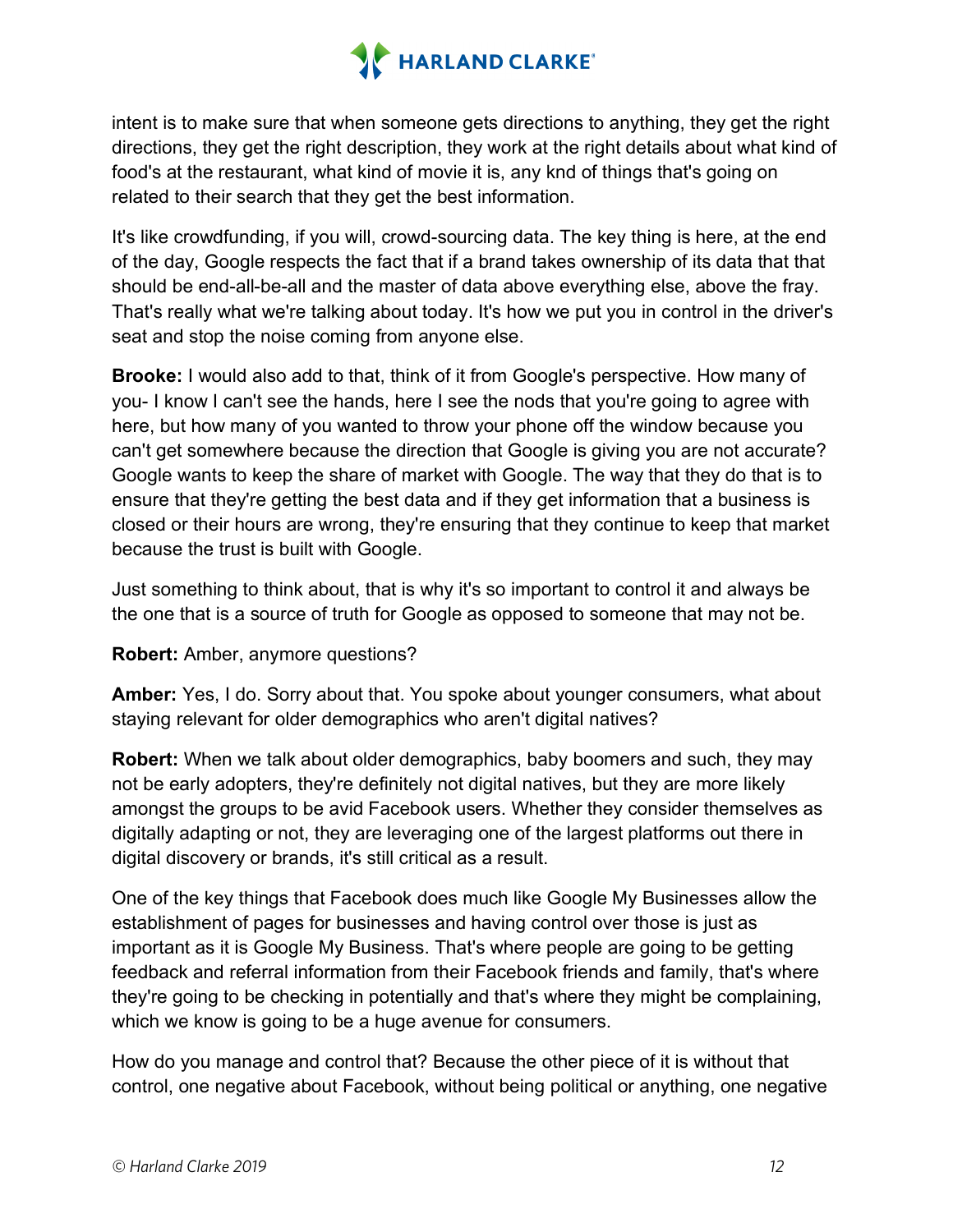

much like Google My Business user suggestions is Facebook allows people to check-in and create a page for a business which is outside of their control. They can put whatever they want on there. How do you control and manage for that? All those things tied together for that specific- when we talk about older demographics, that's probably going to be one of the avenues wherein they will be encountering your brand more than perhaps some of these other things or voice search. That would be one way to look at it. Brooke, I don't know if you have any thoughts beyond that.

**Brooke:** I think you answered that perfectly.

**Amber:** Okay, great. We just had another question come in. "How do you incorporate Digital Knowledge Management with SEO marketing, so you aren't paying for overlapping or duplicate services?"

**Robert:** Great question. Much like a variety of marketing and things like that, you've got kind of a combination of things and they certainly can be collaborative and they're not duplicate services in the sense that when we talk about search engine marketing, it's going to come down to a variety of things, but we're really talking about here is leveraging the power of local and organic search.

If you're talking about page search, that's a separate animal, as is display advertising something that we also play in. But that's basically looking at a variety of ways to reach people when they're searching. If we're talking about page search. I don't know if that was the intent there of the SEO marketing, I'm just assuming, you're talking about 10, maybe 20% of click activities occurring there, so you have to make sure you're leveraging the local and organic, which complements that with the 70-80% of people who aren't clicking on paid search. If you're talking about optimizing your website, that's a completely different thing obviously, but that's optimizing the general website and it's attractiveness and engagement and discoverability. More and more, as we kind of started the call, the high intent traffic is really where you need to be harnessing what people are making that decision to find something right now, do something right now. They want to learn. They want to know. They want to go. They want to buy. More often than not, they're not going to go to your website. They're going to find your locations on all these other places, whether it's Google Maps or Facebook or what have you, so it's important to do both. They're not the same thing, but they can be complementary. You really need to optimize both.

**Amber:** Great. Thank you. It looks like we have one more question that just came in. You mentioned ratings and reviews. How do I get rid of bad reviews online? I feel like this might be a popular question. [laughs]

**Robert:** That is a popular question. I get asked that all the time. It is impossible to remove negative reviews online. What the search engines are looking for is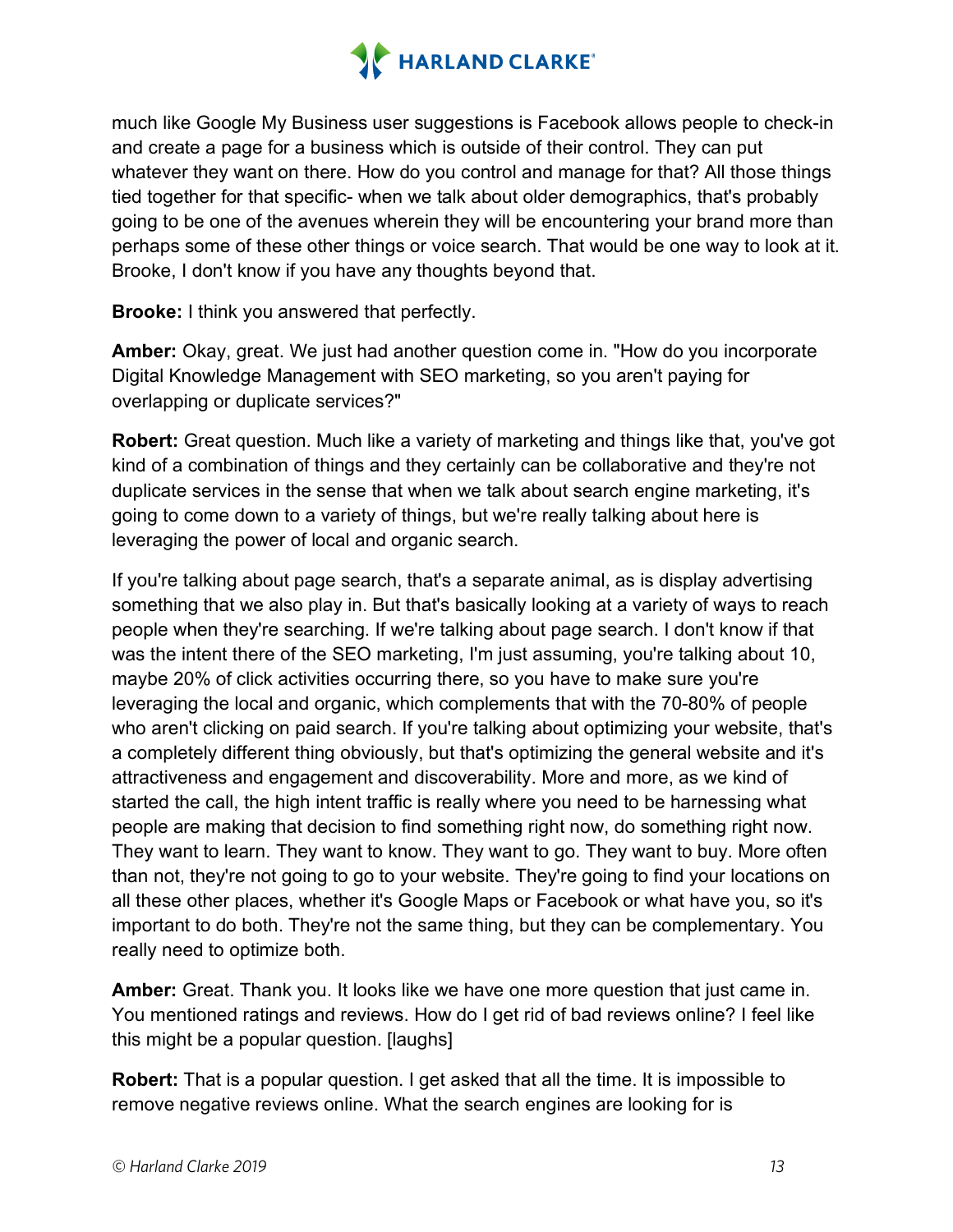

transparency. To be a responsible brand, I think we mentioned a little earlier, you want to respond to 60% of reviews and not just have a cookie-cutter, "Thank you for leaving a review," answer for every single review. Of course, that's a resource. That's a time commitment, but that's what the search engines are looking as a responsible brand to somebody that's actively responding to the good, the bad, and the ugly, but more importantly that you're generating your own.

When you have people consistently reviewing your locations and not just your locations, your wealth advisers, your mortgage loan officers, et cetera, and transparently displaying them on individual pages for each of those things, the search engines and Google, in particular, rewards you again by showcasing those results over even its own ratings and reviews.

That's something you get rewarded for, and that's a way of drowning out the negativity, because all verticals obviously are dealing with ratings and reviews. Financial institutions typically are challenged by having fewer of them. They're sporadic and they tend to be more negative. By generating reviews yourself, you're going to get more of them. They're going to tend to be more positive. At each point in the customer journey, as an account holder comes on board, open an account, touchpoints throughout their onboarding process and life cycle, get a loan, get a mortgage, all those different things, if you're constantly asking for those things, "How am I driving," basically for all your pieces and parts of the organization, you're going to be getting a lot of reviews. They're going to tend to be more positive, and they will drown out, in search, those negative ones so they don't impact you as much. That's really the way to remove them from visibility, let's say.

**Brooke:** I'll add to that too, Robert, and say that most of the times when someone is upset and they leave a bad review, it's because they haven't been heard, so they're giving their verbal dislike to this digital storefront. What's really cool and what we've seen in the statistics is that if a brand were to answer that review and they answer it quickly, the opportunity they have then is that that person may review them again because you addressed their problem.

So, part of your review strategy and when you're thinking about how you handle reviews as a business and are they reflecting who you are as a brand, is also ensuring that you answer those reviews, whether they're good or bad or ugly, but answering them because it is an opportunity to keep that customer loyal to you. They get to change the message as well because you've handled them and you've dealt with them, at that extent.

That's why it's so very important to monitor those and be notified of those and answer those in those crucial moments because you can turn those around.